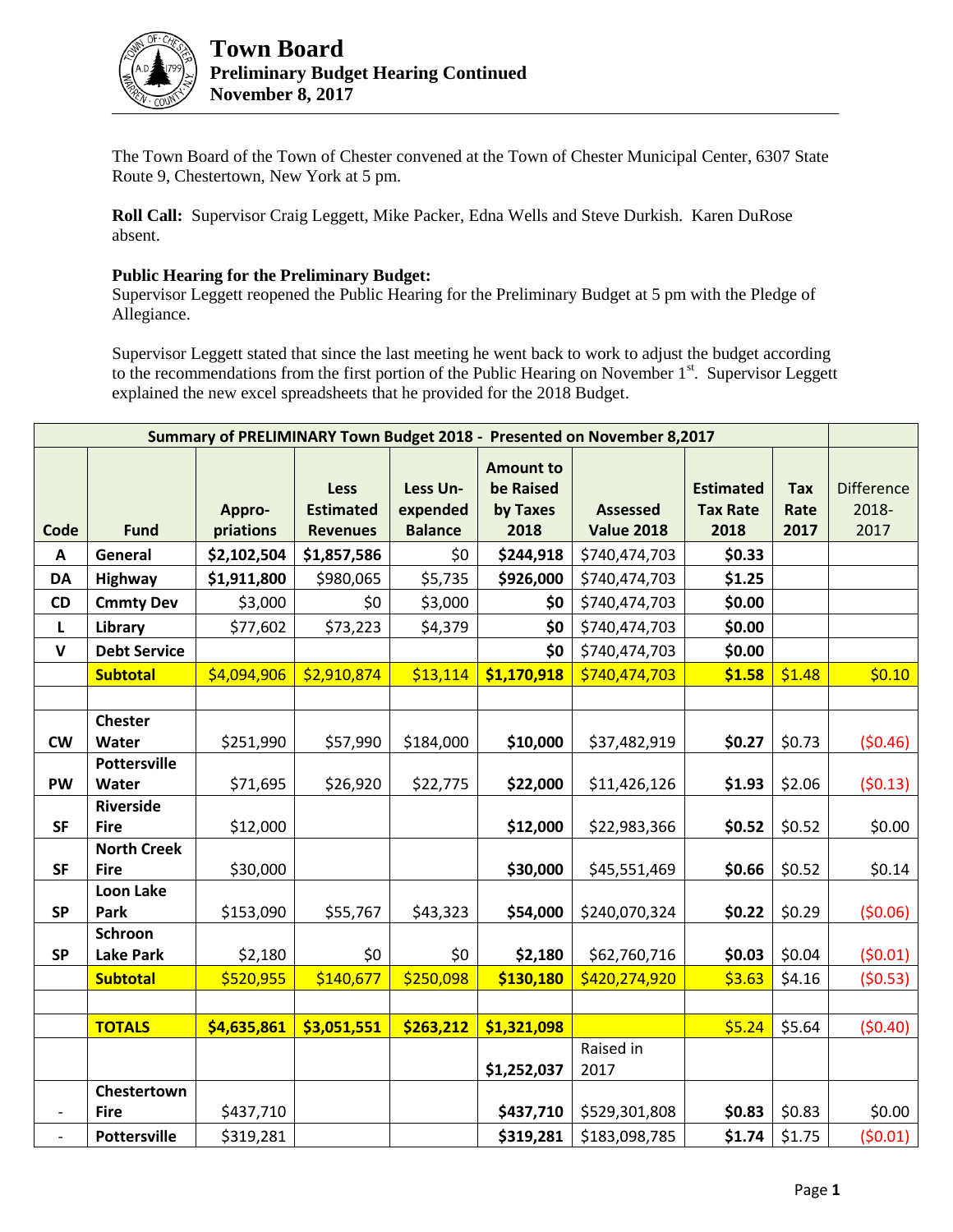| <b>Fire</b>     |             |             |           |             |               |        |        |         |
|-----------------|-------------|-------------|-----------|-------------|---------------|--------|--------|---------|
| <b>Subtotal</b> | \$756,991   | \$0         | \$0\$     | \$756,991   | \$712,400,593 | \$2.57 | \$2.58 | (50.01) |
|                 |             |             |           |             |               |        |        |         |
| <b>GRAND</b>    |             |             |           |             |               |        |        |         |
| <b>TOTALS</b>   | \$5,392,852 | \$3,051,551 | \$263,212 | \$2,078,089 |               | \$7.81 | \$8.22 | (50.40) |
|                 |             |             |           |             | Difference    |        |        |         |
|                 |             |             |           | \$69,061    | 2018-2017     |        |        |         |
|                 |             |             |           |             | Allowed       |        |        |         |
|                 |             |             |           | \$28,805    | increase      |        |        |         |
|                 |             |             |           | \$40,256    | overage       |        |        |         |

The Budget presented does not use any Fund Balance money. The health insurance expenses and employee raises in the highway department are over \$71,000 with a tax cap of \$28,000. Benefits are up 13% which is uncontrolled. Loon Lake boat stewards were move under Occupancy Tax as Mr. Packer requested. Loon Lake Park District will contract the boat stewards.

Mr. Packer asked how much over the budget was? Supervisor Leggett stated \$40,000. Mr. Packer stated we need to make changes in 2018 by closely watching spending. Supervisor Leggett said with two people retiring from the Parks and Rec. Department there might be a chance to adjust job duties.

Supervisor Leggett introduced Larry Turcotte, newly elected to the Town Board.

Supervisor Leggett introduced a boat wash fee. Rob Freligh stated that adding a boat wash fee might work against the preventative species program. A lengthy discussion ensued.

Supervisor Leggett added into the budget for the supervisor new accounting software.

Mrs. Well stated that the EMS request was very hefty. Where we are making large cuts and they have not come back with any cuts. Mrs. Wells asked if we were going to do their plowing. Mr. Packer stated that the budget increase was due to personnel. Supervisor Leggett pointed out that the Town makes a donation to an independent organization that has the certificate of need to cover this area. Supervisor Leggett will try to change the contract to quarterly payments and a clause to be able to terminate the contract. Mrs. Wells would like the NWEMS to take a hard look at their budget like we are and make cuts like we are.

The subject of charging for your cleanup card was mentioned and maybe switching from charging by the bag to charging by weight. Supervisor Leggett suggested that the Transfer Station Committee follow up.

Mr. Durkish believes we have cut in all of our essential areas and the EMS needs to cut as well.

The Board agreed to cut the NWEMS request to \$20,000. This would bring us over the tax cap by \$0.03 per \$1,000.

| Summary of PRELIMINARY Town Budget 2018 - Revised on November 8,2017 |             |             |                  |                |                  |                   |                  |            |                   |
|----------------------------------------------------------------------|-------------|-------------|------------------|----------------|------------------|-------------------|------------------|------------|-------------------|
|                                                                      |             |             |                  |                | <b>Amount to</b> |                   |                  |            |                   |
|                                                                      |             |             | <b>Less</b>      | Less Un-       | be Raised        |                   | <b>Estimated</b> | <b>Tax</b> | <b>Difference</b> |
|                                                                      |             | Appro-      | <b>Estimated</b> | expended       | by Taxes         | <b>Assessed</b>   | <b>Tax Rate</b>  | Rate       | 2018-             |
| Code                                                                 | <b>Fund</b> | priations   | <b>Revenues</b>  | <b>Balance</b> | 2018             | <b>Value 2018</b> | 2018             | 2017       | 2017              |
|                                                                      |             |             |                  |                |                  |                   |                  |            |                   |
| A                                                                    | General     | \$2,102,504 | \$1,857,586      | \$0            | \$244,918        | \$740,474,703     | \$0.33           |            |                   |